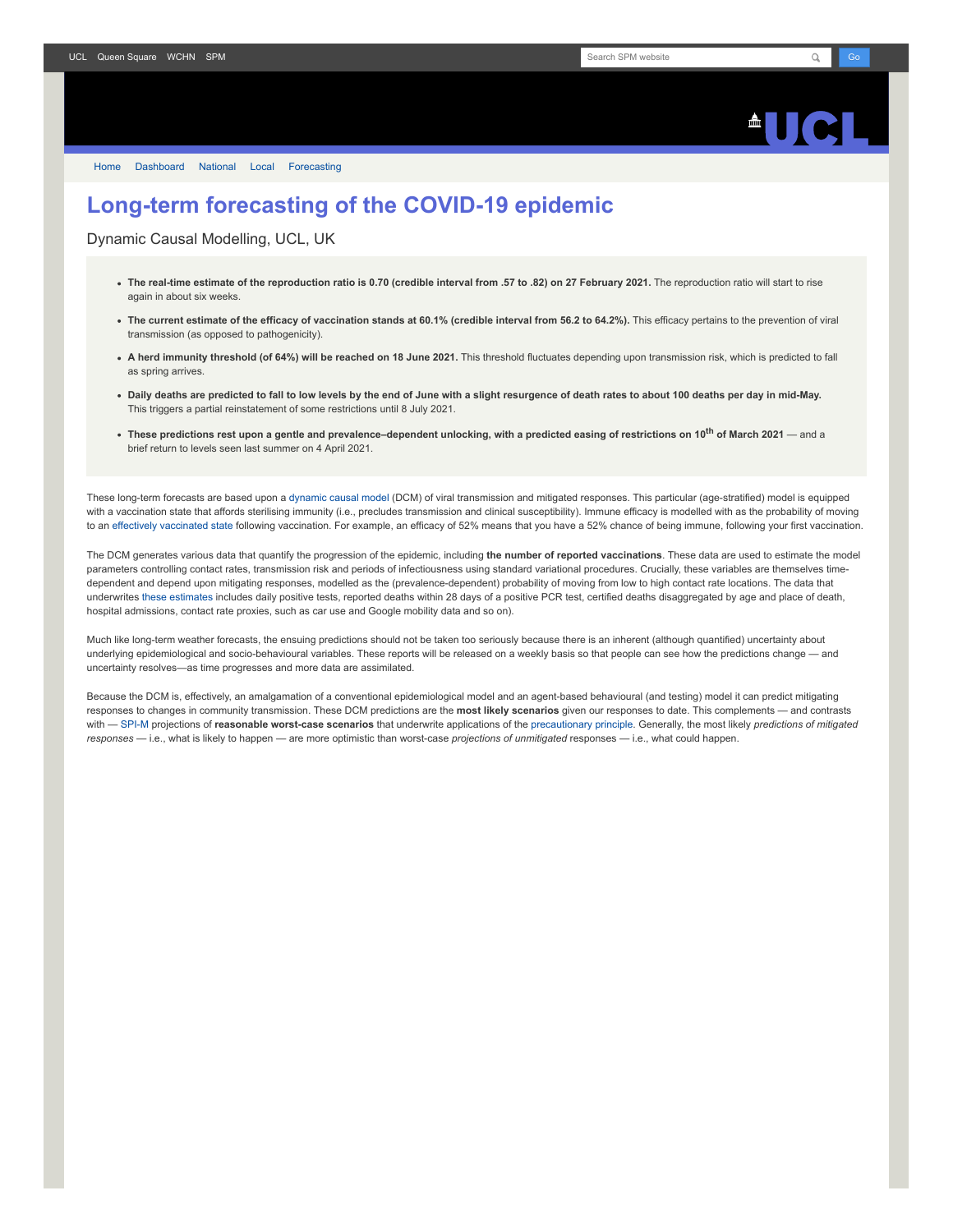

01-Sep

01-Sep

**Prevalence and reproduction ratio:** this panel provides a forecast of (i) the **prevalence of infection** and (ii) the reproduction ratio or **R-number** (blue and orange lines, respectively) with their accompanying confidence intervals (shaded areas). These forecasts are based upon parameters estimated from the data up until the reporting date (the vertical line). The data include [GOV.UK estimates](https://www.gov.uk/guidance/the-r-number-in-the-uk#latest-r-and-growth-rate) of the R-number, which are shown for comparison with the DCM estimates. The black dots correspond to the GOV.UK (SPI-M consensus) estimates moved backwards in time by 16 days from their date of reporting.

The DCM estimate of the R-number is based upon a [generative model](https://en.wikipedia.org/wiki/Generative_model) (i.e., a real-time estimate using data assimilation), while the [consensus estimates from the SPI-M](https://www.gov.uk/guidance/the-r-number-in-the-uk#contents) are based upon retrospective (i.e., Bayesian regression) analysis of recent data.

**Attack rate and immunity:** this panel shows long-term forecasts of **attack rate, population or herd immunity** and the number of vaccinations. In addition, an estimate of the **herd immunity threshold** is provided (yellow line). The vertical line illustrates the time at which herd immunity reaches the herd immunity threshold. Based upon the changes in testing, death rate and other data, one can estimate the efficacy of vaccination. The attack rate corresponds to the number of people who have been infected since the onset of the outbreak (blue line). This can be supplemented with a small proportion of the population that is estimated to have pre-existing immunity (e.g., mucosal immunity or cross immunoreactivity with other SARS viruses), shown in red. The combination can be read as the herd or population immunity.

The herd immunity threshold is based upon the effective reproduction ratio under pre-pandemic contact rates. The reproduction ratio corresponds to the product of the contact rate, transmission risk and mean infectious period. Note that the herd immunity threshold fluctuates. This reflects the fact that transmission risk changes with time. In this model, transmission risk is modelled as a seasonal fluctuation multiplied by smooth function of time ([parameterised with a discrete cosine set](https://www.medrxiv.org/content/10.1101/2021.01.10.21249520v1)). A fluctuating transmission risk accommodates changes in transmissibility (e.g., due to viral evolution) that is contextualised by seasonal variations in transmission (e.g., due to changes in temperature, humidity, socialising outdoors and the propensity for aerosol transmission).

The current estimates of the herd immunity threshold show that it has risen substantially since last July and is predicted to fall again during the spring. Clearly, there is a substantial amount of uncertainty about these long-term forecasts—as indicated by the wide credible intervals. Part of this uncertainty is due to the fluctuations in transmission risk and mobility.

**Daily deaths:** this panel shows fatality rates as assessed by patients who died within 28 days of positive PCR test and people who died from certified COVID-19. The former represents an underestimate of COVID-related mortality, where the degree of underestimation depends upon testing rates. The discrepancy is adequately modelled by evaluating the probability of succumbing to COVID-19 and having had a positive PCR test within 28 days.

**Mobility and lockdown:** a long-term forecast of locking and unlocking, based upon car use—as quantified by the Department of Transport—and Google mobility data. These measures of mobility are expressed in terms of the percentage of pre-pandemic levels. The expected mobility has been thresholded at three levels to illustrate different levels of lockdown. The dates on the lower (graded pink) bar annotate a transition from a more restrictive level of mobility to a less restrictive level. Forecasts of mobility are based upon underlying contact rates that depend upon the prevalence of infection—and are then modulated with a smooth function of time (parameterised with Fourier coefficients). The vertical dotted lines depict dates from Roadmap 3 of scenario modelling by Imperial College. Predictions of unlocking are in remarkable agreement with these tentative dates.

This dynamic causal model includes age-stratification into three groups (below the age of 25, between 25 and 65 and over 65 years of age). The contact rates within and between the three groups (for high and low contact rate locations) are estimated from the data, under mildly informative lognormal shrinkage priors. Please see the following [technical report](https://arxiv.org/abs/2011.12400) for further technical details.